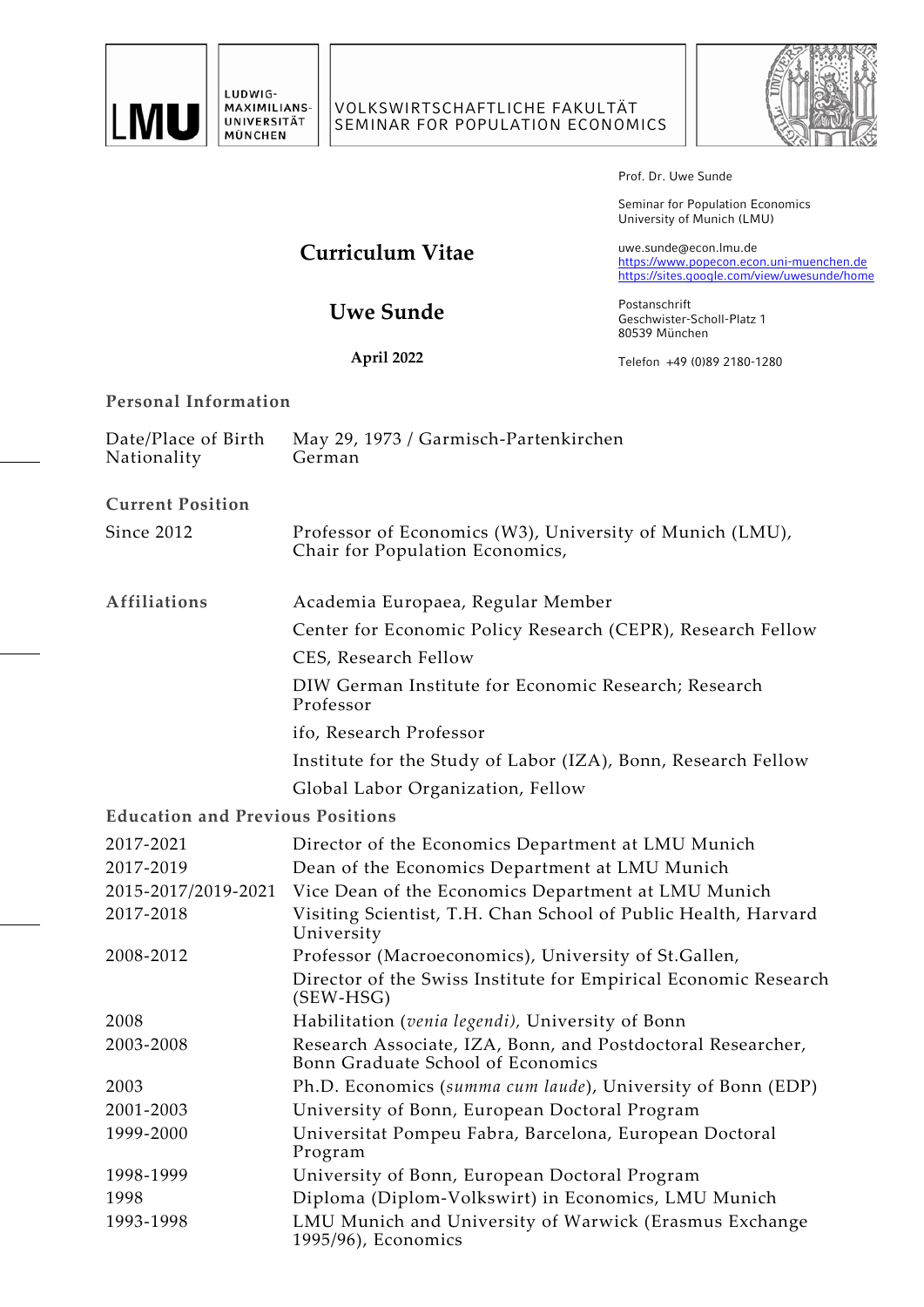# **Professional Activities**

| 2022-     | Speaker of the Interdisciplinary Research Focus "Policies for<br>the Prevention of Violent Conflict", Center for Advanced<br>Studies (CASLMU)         |
|-----------|-------------------------------------------------------------------------------------------------------------------------------------------------------|
| $2022 -$  | Associate Editor, Frontiers in Behavioral Economics                                                                                                   |
| 2019-     | Associate Editor, Journal of Population Economics                                                                                                     |
| 2019-2021 | Speaker of the Interdisciplinary Research Focus "Democracy in<br>Crisis: The end of Politics as we know it?", Center for<br>Advanced Studies (CASLMU) |
| 2017-     | Member of Selection Committee for Humboldt-Research-<br>Awards, Alexander von Humboldt Foundation                                                     |
| 2016-2017 | Member of Scientific Panel, Economic Policy (CEPR)                                                                                                    |
| 2016-     | Member of the Council for Organization Economics, Verein für<br>Socialpolitik                                                                         |
| 2015-2021 | Member of the SOEP Survey Committee (chairman 2017-2021),<br>German Socio-Economic Panel (SOEP)                                                       |
| 2015-2017 | Member of the Interdisciplinary Research Focus "Global<br>Capitalism and the Dynamics of Inequality", Center for<br>Advanced Studies (CASLMU)         |
| 2015-2016 | Member of the Extended Board of the Verein für Socialpolitik,<br>Organizer of the Scientific Core Program of the Annual<br>Conference 2016            |
| 2012-     | Elected Member of Faculty Council, Economics Department,<br>LMU Munich                                                                                |
| 2012-     | Coordinator of International Exchange, Economics Department,<br>LMU Munich                                                                            |
| 2012-     | Founding Editor, Journal of the Economics of Aging                                                                                                    |
| 2010-2016 | Member of the Executive Board of the European Association of<br>Labour Economists (EALE)                                                              |
| $2011 -$  | Member of the Council for Macroeconomics, Verein für<br>Socialpolitik                                                                                 |
| 2007-     | Member of the Council for Population Economics, Verein für<br>Socialpolitik                                                                           |
| 2014/2015 | Guest Editor of the Conference Volume of Vienna Yearbook of<br>Population Research                                                                    |
| 2011-2013 | Associate Editor, Journal of Economic Behavior and Organization                                                                                       |
| 2009-2012 | METEOR, Maastricht, Extramural Fellow                                                                                                                 |
| 2009-2015 | Vertrauensdozent, Studienstiftung des deutschen Volkes                                                                                                |
| 2009-2012 | Editor, Applied Economics Quarterly                                                                                                                   |
| 2008-2012 | Member of the Program Committee, Master's Programs in<br>Economics, University of St.Gallen                                                           |
| 2008/2009 | Guest Editor of the Special Issue (Conference Volume) of Labour<br><i>Economics</i> 16(6), 2009.                                                      |
| 2004-2007 | Coordinator IZA Guest and Visitors Program                                                                                                            |
| 2004-2007 | Coordinator IZA Research Seminar                                                                                                                      |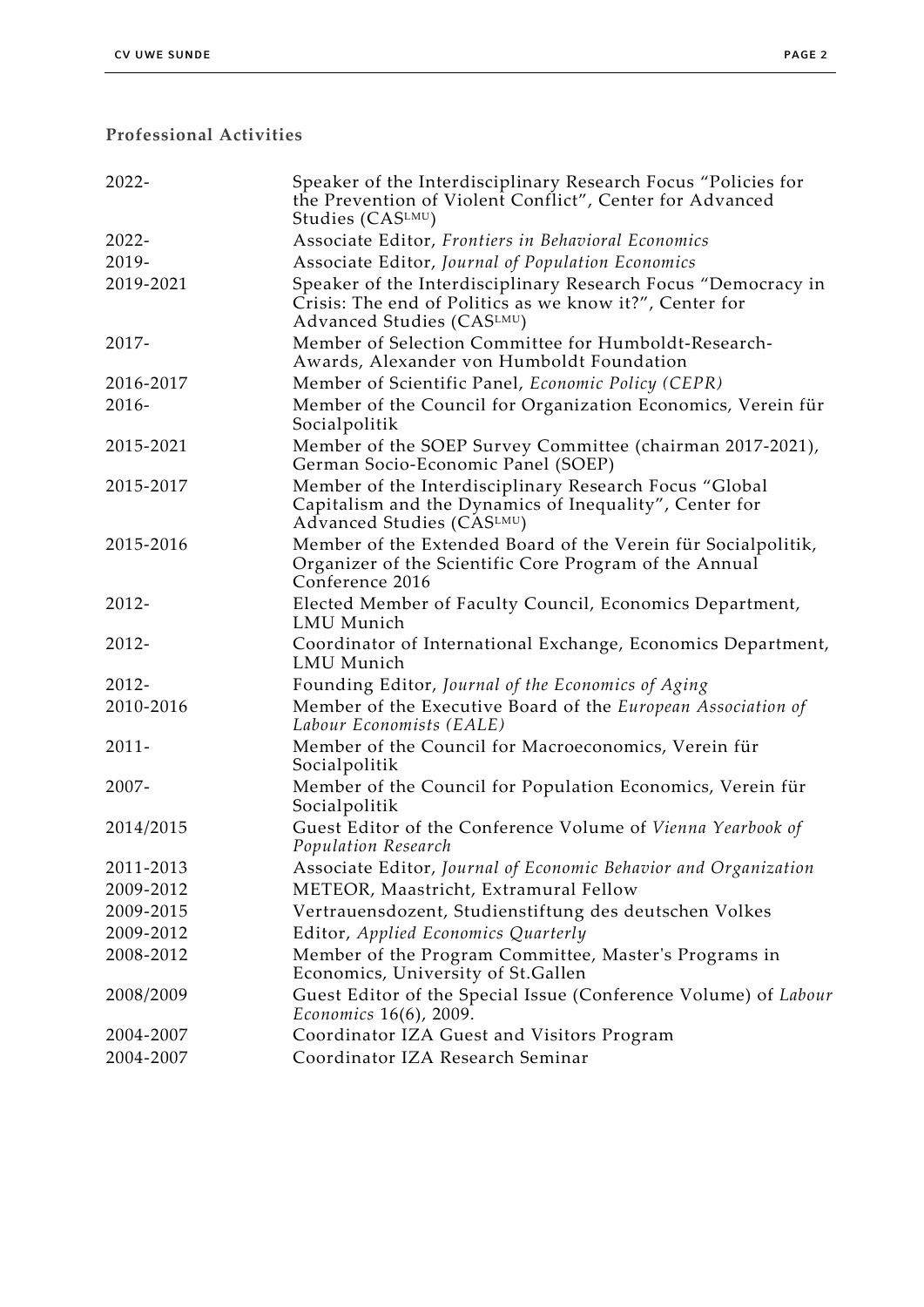#### **Awards and Grants**

Member of the Academia Europaea (since 2019)

Gossen-Preis, Verein für Socialpolitik 2015

Senior Researcher in Residence, Center for Advanced Studies (CASLMU) for the academic year 2014/15

Best Paper Award 2014 for "Life Expectancy, Schooling, and Lifetime Labor Supply: Theory and Evidence Revisited" (joint with Matteo Cervellati) for category "Health Economics", Fondazione Farmafactoring-AIES 2014

"Alumni-Preis für junge Volkswirte", Prize for best Diploma in Economics 1998, University of Munich

Reinhard-Kossellek-Projekt Grant, German Science Foundation, Project "Long-Run Development from a global Perspective" (2022-2027)

German Science Foundation Project "Population Aging and Macroeconomic Performance", PI (since 2018)

German Science Foundation Collaborative Research Center TRR 190 "Rationality and Competition", PI (since 2017)

State of Bavaria (Elitenetzwerk Bayern) Master in Quantitative Economics, Co-PI (since 2017)

State of Bavaria (Elitenetzwerk Bayern) International Graduate School "Evidence-Based Economics", Co-PI (since 2013)

German Science Foundation Graduiertenkolleg GRK 1928 "Microeconomic Determinants of Labor Productivity", Co-PI (since 2013)

EU (7th Framework Program) Career Integration Grant, "Disease Environment and Civil Conflict", PI (2013-2017)

University of St. Gallen (Grundlagenforschungsfonds), various grants, PI (since 2008-2012)

Volkswagen Foundation, Conference Grant "Search and Matching on the Labor Market", PI (2003)

#### **Refereeing** American Economic Journal: Macroeconomics, American Economic Journal: Microeconomics, American Economic Review, American Economic Review: Insights, Applied Economics Quarterly, B.E. Journal Macroeconomics, BMJ Open, Canadian Journal of Economics, CESifo Studies, Demographic Research, Demography, Econometrica, Economic Inquiry, Economic Journal, Economic Theory, Economics Bulletin, Economics and Human Biology, Empirical Economics, European Economic Review, European Political Science Review, Experimental Economics, FWF, Frontiers in Psychology, Games and Economic Behavior, German Economic Review, Health Economics, International Economic Review, International Labor Relations Review, Industrial Relations, International Development Policy, International Finance, Journal of African Economies, Journal of Applied Econometrics, Journal of Comparative Economics, Journal of Conflict Resolution, Journal of Demographic Economics, Journal of Development Economics, Journal of Economic Behavior and Organization, Journal of Economic Growth, Journal of Economics, Journal of Economic Psychology, Journal of Economic Theory, Journal of Environmental Economics and Management, Journal of Health Economics, Journal of Law, Economics and Organization, Journal of Labor Economics,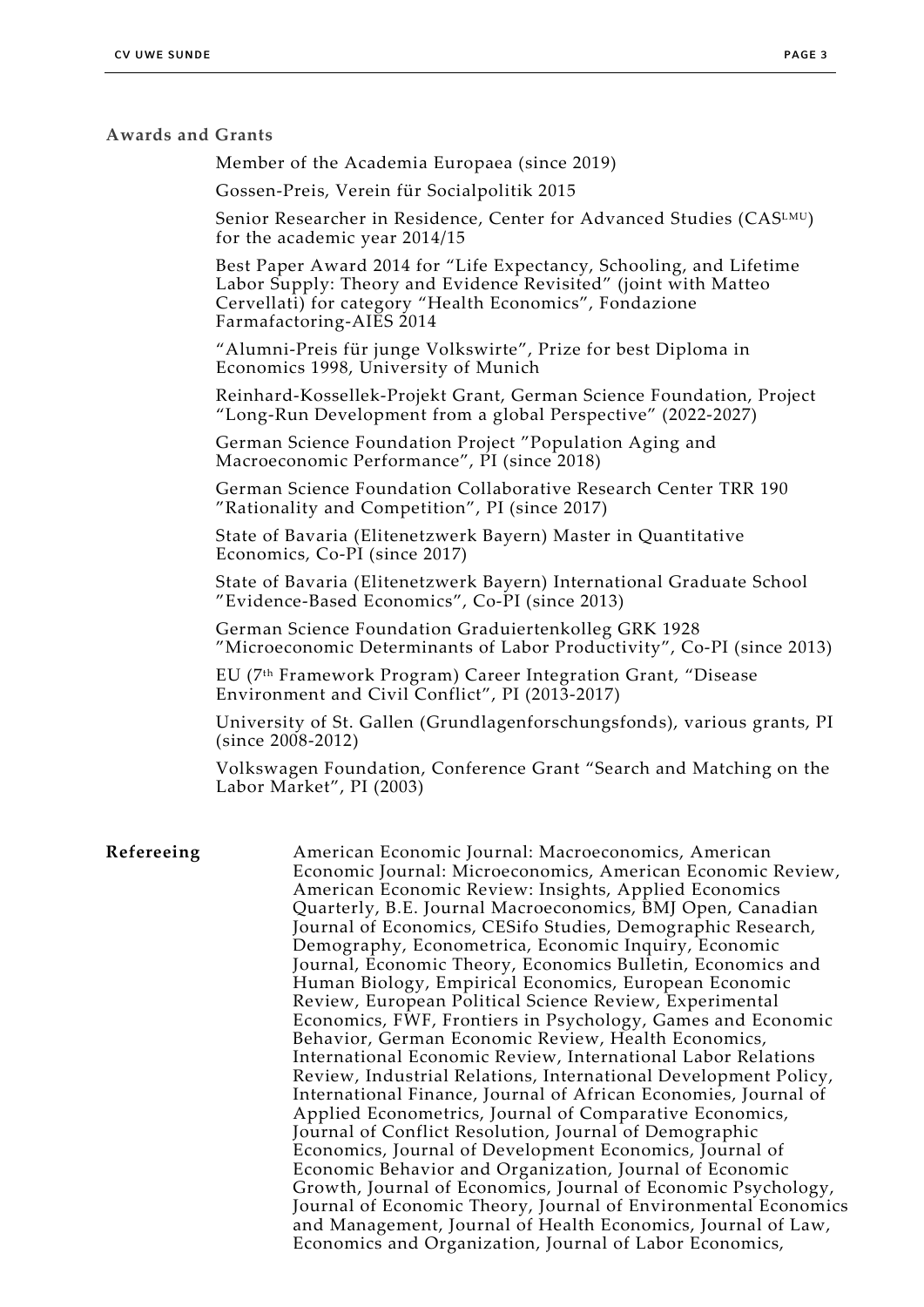Journal of Macroeconomics, Journal of Money, Credit and Banking, Journal of Political Economy, Journal of Population Economics, Journal of Public Economics, Journal of Public Economic Theory, Journal of the Economics of Aging, Journal of the European Economic Association, Labour, Labour Economics, Macroeconomic Dynamics, Management Science, Manchester School Mathematical Population Studies, Oxford Economic Papers, Proceedings of the National Academy of Sciences of the USA (PNAS), Quarterly Journal of Economics, Research in Labor Economics, Review of Economics and Statistics, Review of Economic Dynamics, Review of Economic Studies, Review of Industrial Organization, Scandinavian Journal of Economics, Science, Social Science & Medicine, Value in Health, World Development

Referee for German Science Foundation (DFG), Leibniz Gemeinschaft, Humboldt Foundation, Swiss National Fund for Research (SNF), Swiss National Bank (SNB), National Science Foundation (NSF), Social Sciences and Humanities Research Council of Canada (SSHRC), Agence Nationale de Recherche France (ANR), European Research Council (ERC), Israel Science Foundation

Member of Program Committee for the European Economic Association Meetings 2008, 2009, 2010, 2011

Member of Program Committee for the Econometric Society European Meetings 2004

Member of Program Committee for Spring Meeting of Young Economists 2005

Member of Program Committee the Annual Meeting of the European Association of Labor Economists 2011, 2012, 2013, 2014, 2015, 2016, 2017, 2018, 2019, 2020, 2021

Member of Program Committee the Annual Meeting of the European Society of Population Economics 2012, 2013, 2014

Member of Program Committee for Annual Meeting of the German Economic Association (Verein für Socialpolitik) 2007, 2008, 2009, 2010, 2011, 2013, 2014, 2020, 2021, 2022

Research Council of Norway (panel member), 2020, 2021

**PhD Supervision** Rudi Stracke (University of St.Gallen), Thomas Vischer (University of St.Gallen), Sharon Pfister (University of St.Gallen), Johannes Fritz (University of St.Gallen), Stephan Fretz (University of St.Gallen), Fernando de Frutos (University of St.Gallen), Lukas Buchheim (LMU Munich), Larissa Zierow (LMU Munich), Andreas Backhaus (LMU Munich), Sebastian Link (LMU Munich), Marie Lechler (LMU Munich), Rainer Kotschy (LMU Munich), Gerrit Meyerheim (LMU Munich), Miriam Breckner (LMU Munich), Ilka Gerhardts (LMU Munich), Manfei Li (LMU Munich)

**PhD Co-Supervision** Florian Jung (University of St.Gallen), Andreas Tusch (University of St.Gallen), Daniel Wissman (LMU Munich), Fabian Siuda (LMU Munich/ifo)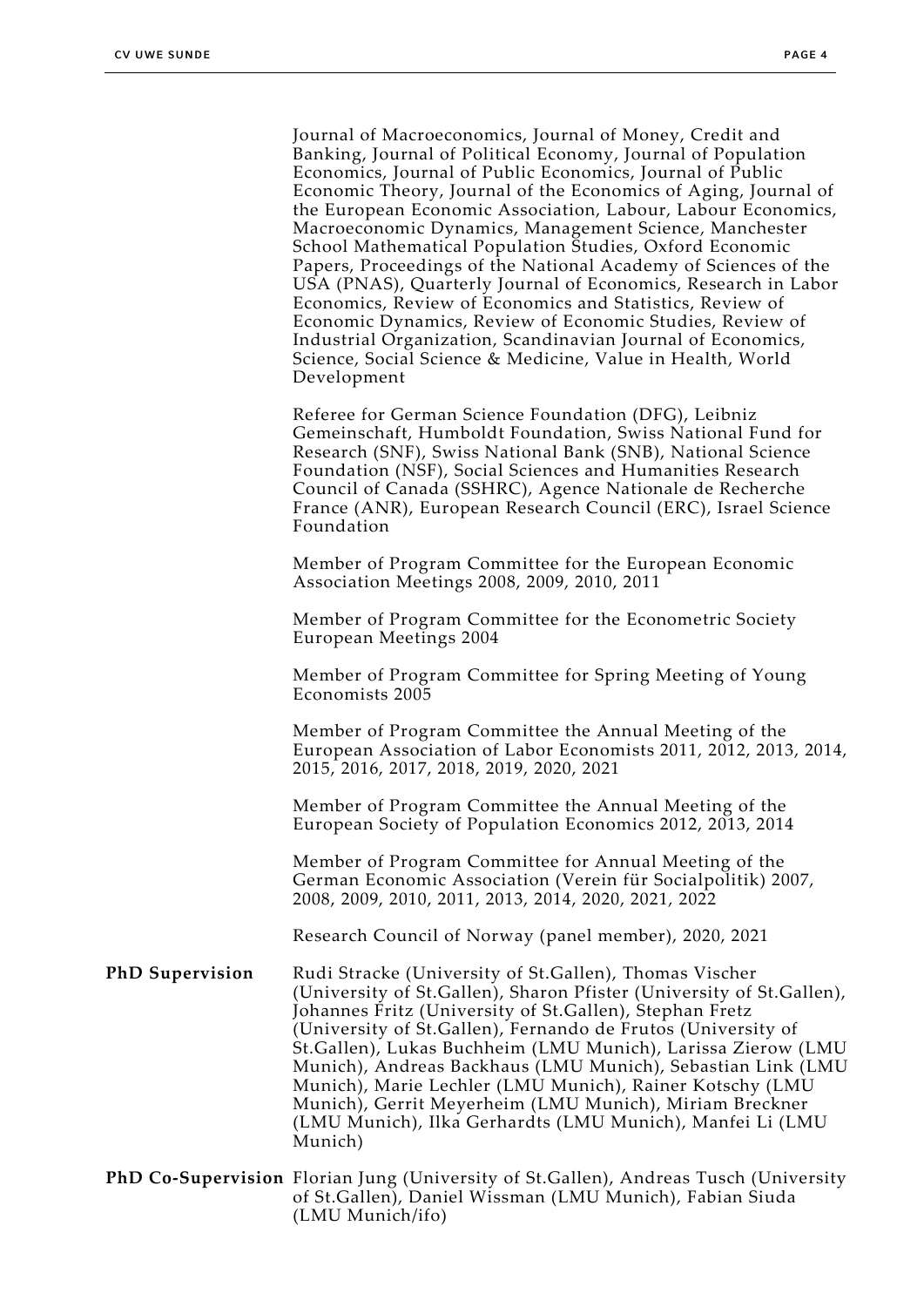**PhD Committee (External Membership)** Karl-Ove Aarbu (NHH Bergen), Daphne Alvarez (LMU Munich), Audrey Au Yong Lyn (University of Munich), Bastien Chabet-Ferret (UC Louvain), Nicolai Kaarsen (University of Copenhagen), Thanee Chaiwat (University of Bologna), Frederikke Frehr Kristensen (University of Southern Denmark, Odense), Cyrine Hannafi (Greqam-AMSE, Aix-Marseille), Paul Hufe (ifo/University of Munich), Thomas Kolaska (University of Munich), Martin Maniera (University of St.Gallen), Martin Mosler (ifo/University of Munich), Sara Tonini (Trento), Robert Ulbricht (University of Munich), Felipe Valencia-Caicedo (University Pompeu Fabra, Barcelona), Michael Zabel (University of Munich)

#### **(Co-)Organized Workshops and Conferences (in reverse chronological order)**

| June 2021  | "Emergence and Dynamics of Personality and Attitudes over                  |
|------------|----------------------------------------------------------------------------|
|            | the Life Cycle", CESifo Summer Institute, Venice (postponed                |
|            | to 2022)                                                                   |
| Feb. 2018  | Organizer of the Annual Conference of the Panel "Population                |
|            | Economics" of the Association of German-Speaking                           |
|            | Economists (Verein für Socialpolitik)                                      |
| Sept. 2016 | Organizer of the Thematic Core Program "Demographic                        |
|            | Change" of the Annual Conference of the Association of                     |
|            | German-Speaking Economists (Verein für Socialpolitik)                      |
| June 2016  | Organizer of the Annual Conference of the Panel                            |
|            | "Macroeconomics" of the Association of German-Speaking                     |
|            | Economists (Verein für Socialpolitik)                                      |
|            | WS2015/16 Lecture Series "Global Capitalism" (interdisciplinary lectures), |
|            | LMU Munich                                                                 |
| Nov. 2015  | CASLMU Workshop "Institutions, Culture, and Long-run                       |
|            | Development", Munich                                                       |
| Nov. 2015  | "Long-term Processes of Socio-Economic Development:                        |
|            | Stagnation, Growth, Divergence and Crises", Herrenhäuser                   |
|            | Konferenz 2015, Volkswagen Foundation (Member of                           |
|            | Scientific Board)                                                          |
| Nov. 2014  | CASLMU Workshop "The Geography of Civil Conflict: Evidence                 |
|            | from Subnational Data", Munich                                             |
| July 2014  | "Demographic Change and Long-Run Development", CESifo                      |
|            | Summer Institute, Venice                                                   |
| Oct. 2008  | CEPR-IZA European Summer Symposium for Labor                               |
|            | Economists                                                                 |
| Oct. 2007  | IZA Workshop "Intergenerational Transmission of Socio-                     |
|            | Economic Status", Bonn                                                     |
| Dec. 2006  | IZA Workshop "Frictions in the Labor Market: Causes,                       |
|            | Consequences and Policy Implications", Bonn                                |
| Sept. 2006 | IZA Workshop "Demographic Change and Secular Transitions                   |
|            | on Labor Markets", Bonn                                                    |
| May 2005   | IZA Workshop "Structural Change and the Labor Market",                     |
|            | Bonn                                                                       |
| Nov. 2003  | IZA Workshop "Search and Matching on the Labor Market:                     |
|            | Recent Developments and Avenues for Future Research",                      |
|            | Bonn                                                                       |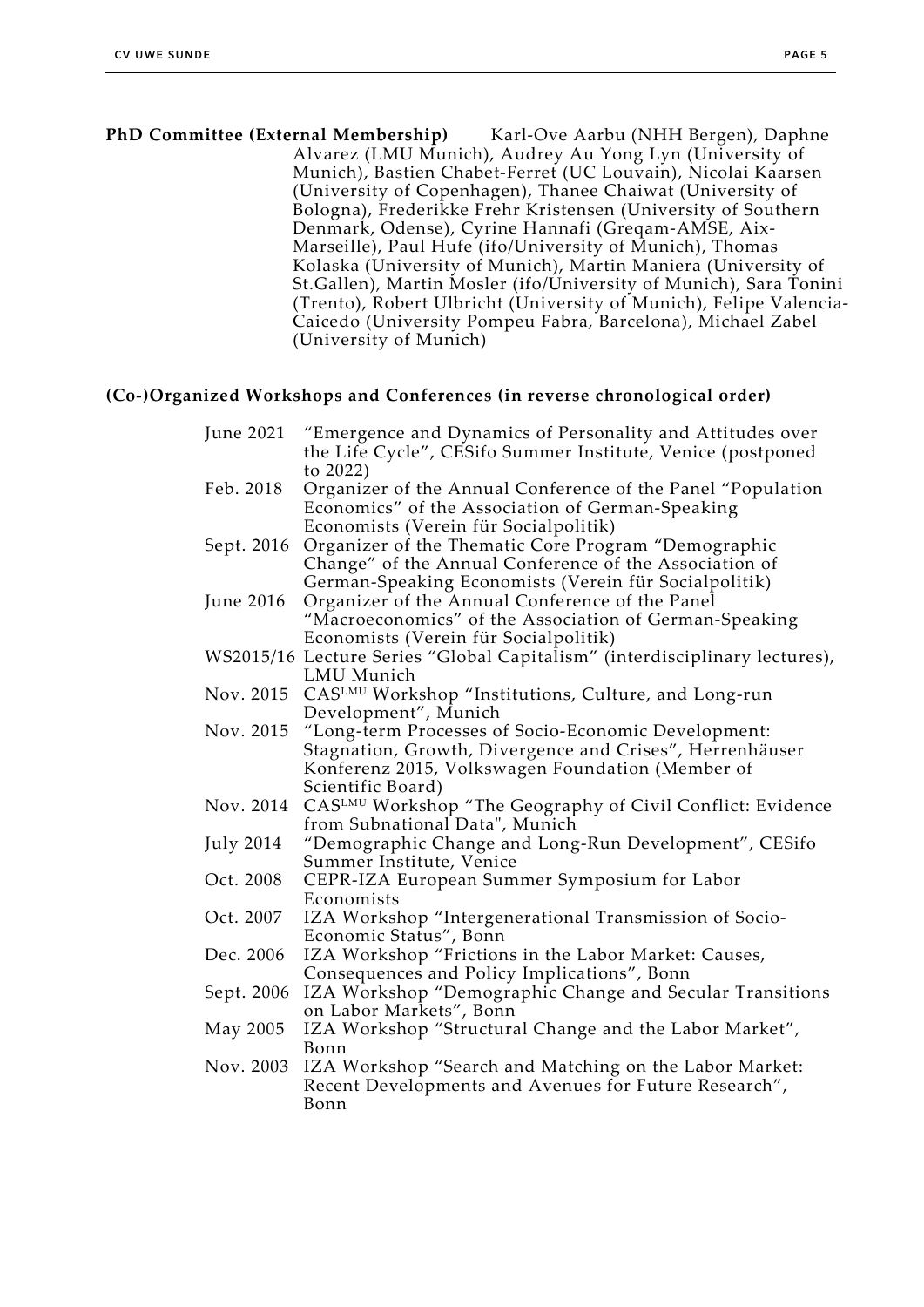#### **Research**

**Fields of Interest** Population Economics, Long-Term Development and Growth, Political Economy, Labor Economics, Behavioral Economics

## **Refereed Publications (in reverse chronological order)**

"Selection into Experiments: New Evidence on the Role of Preferences, Cognition, and Recruitment Protocols" (joint with Petra Thiemann, Jonathan Schulz, and Christian Thoeni), forthcoming*, Journal of Behavioral and Experimental Economics*.

"The Preference Survey Module: A Validated Instrument for Measuring Risk, Time, and Social Preferences", (joint with Anke Becker, Thomas Dohmen, Armin Falk, and David Huffman), forthcoming, *Management Science.*

"Personality Traits Across the Life Cycle: Disentangling Age, Period, and Cohort Effects", (joint with Bernd Fitzenberger, Gary Mena, and Jan Nimczik), forthcoming, *Economic Journal.*

"Patience and Comparative Development" (joint with Thomas Dohmen, Benjamin Enke, Armin Falk, David Huffman, and Gerrit Meyerheim), forthcoming*, Review of Economic Studies*.

"Epidemic Shocks and Civil Violence", (joint with Matteo Cervellati and Elena Esposito), forthcoming, *Review of Economics and Statistics.*

"On the Stability of Risk Preferences: Measurement Matters" (with Joop Adema, Till Nikolka, and Panu Poutvaara), *Economics Letters*, 210, 110172, 2022.

"Malaria and Chinese Economic Activities in Africa", (joint with Matteo Cervellati, Elena Esposito, and Song Yuan), *Journal of Development Economics*, 154, 102739, 2022*.*

"Disease and Demographic Development: The Legacy of the Plague", (joint with Fabian Siuda), *Journal of Economic Growth,* 26(1), 1-30, 2021*.*

"Distance to the Pre-Industrial Technological Frontier, Patience, and Economic Development", (joint with Sascha Möhrle), *Economics Letters*, 201, 109788, 2021.

"Income Shocks, Inequality, and Democracy" (joint with Rainer Kotschy), *Scandinavian Journal of Economics*, 123(1), 295—326, 2021.

"Aging, Proximity to Death, and Religiosity" (joint with Marie Lechler), *Population and Development Review*, 46(4), 735—755, 2020.

"Life Cycle Patterns of Cognitive Performance Over the Long Run", (joint with Anthony Strittmatter and Dainis Zegners), *Proceedings of the National Academy of Sciences (PNAS),* 117 (44) 27255-27261, 2020*.*

"The Demographic Dividend Is More Than an Education Dividend" (joint with Rainer Kotschy and Patricio Suarez-Urtaza), *Proceedings of the National Academy of Sciences (PNAS),* 117(42), 25982-25984, 2020.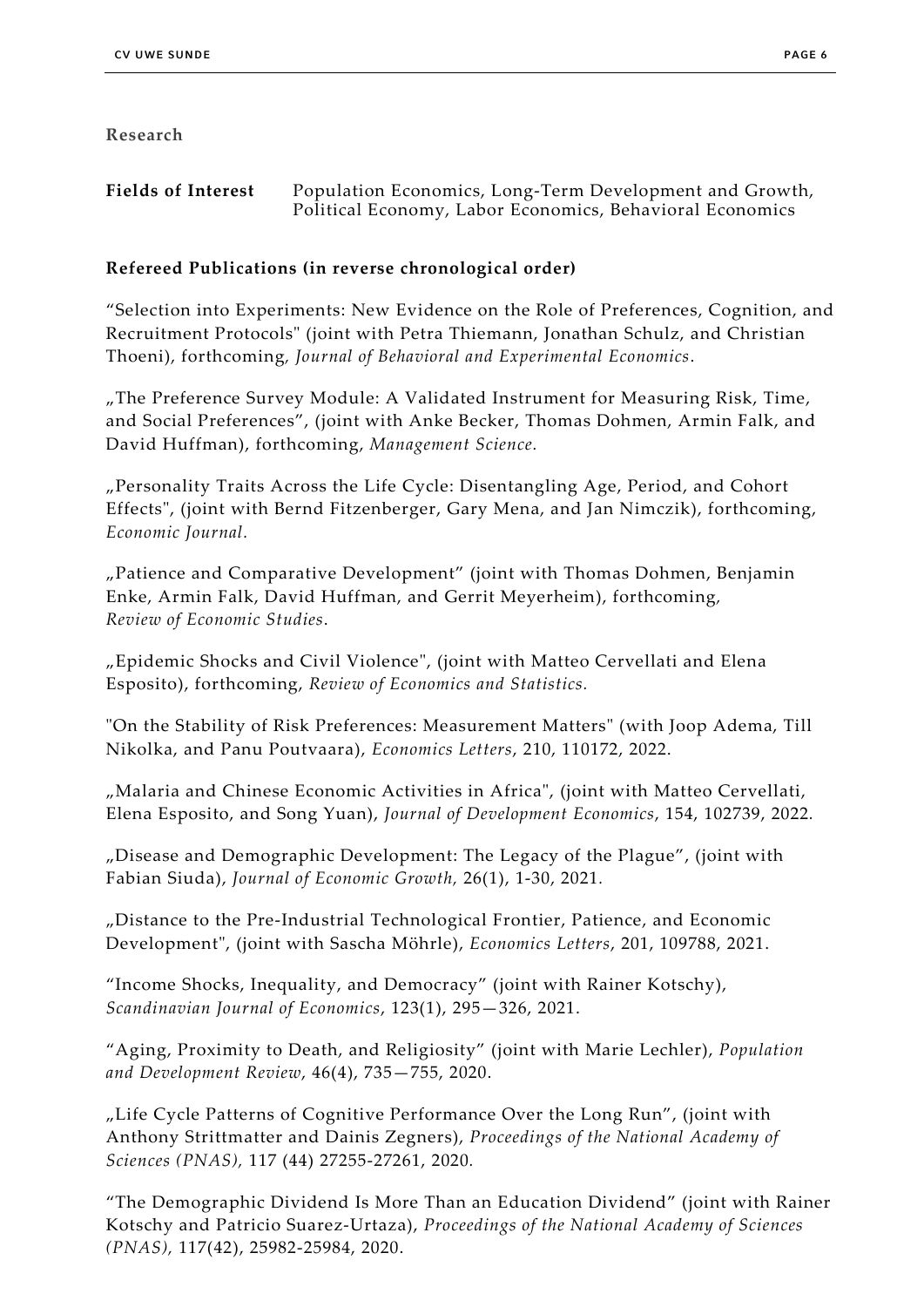"Are Competitors Forward Looking in Strategic Interactions? Field Evidence from Multistage Tournaments" (joint with Mario Lackner, Rudi Stracke, and Rudolf Winter-Ebmer), *Journal of Economic Behavior and Organization*, 179, 544-565, 2020.

"Temperature Extremes, Global Warming, and Armed Conflict – New Insights From High Resolution Data" (joint with Miriam Breckner), *World Development*, 123, 104624, 1-14, 2019.

"Individual Life Horizon Influences Attitudes Toward Democracy" (joint with Marie Lechler), *American Political Science Review*, 113(3), 860-867, 2019.

"The Timing of the Demographic Transition and Economic Growth" (joint with Matteo Cervellati, and Gerrit Meyerheim), *Economics Letters*, 181, 43-46, 2019.

"Can Education Compensate the Effect of Population Aging on Macroeconomic Performance?" (joint with Rainer Kotschy), *Economic Policy*, 33(96), 587-634, 2018*.*

"Global Evidence on Economic Preferences" (joint with Armin Falk, Anke Becker, Thomas Dohmen, Benjamin Enke and David Huffman), *Quarterly Journal of Economics*, 133(4), 1645–1692, 2018.

"Long-Term Exposure to Malaria and Violence in Africa" (joint with Matteo Cervellati, Elena Esposito, and Simona Valmori), *Economic Policy*, 33(3), 403-446, 2018.

"On the Relationship Between Cognitive Ability and Risk Preference" (joint with Thomas Dohmen, Armin Falk, and David Huffman), *Journal of Economic Perspectives*, 32(2), 115-134, 2018.

"Pathogens, Weather Shocks, and Civil Conflicts" (joint with Matteo Cervellati and Simona Valmori), *Economic Journal*, 127 (607), 2581–2616, 2017.

"The Role of Salience in Performance Schemes: Evidence from a Field Experiment" (joint with Florian Englmaier and Andreas Roider), *Management Science*, 63(12), 4061- 4080, 2017.

"Risk Attitudes Across the Life Course" (joint with Thomas Dohmen, Armin Falk, Bart Golsteyn and David Huffman), *Economic Journal*, 127(605), F95-F116, 2017

"Coping with Complexity -- Experimental Evidence for Narrow Bracketing in Multi-Stage Contests" (joint with Rudi Stracke and Rudolf Kerschbamer), *European Economic Review*, 98, 264-281, 2017.

"Long Term Exposure to Malaria and Development: Disaggregate Evidence for Contemporaneous Africa"(joint with Matteo Cervellati and Elena Esposito), *Journal of Demographic Economics*, 83(1), 129-148, 2017.

"Demographic Dynamics and Long-Run Development: Insights for the Secular Stagnation Debate" (joint with Matteo Cervellati and Klaus F. Zimmermann), *Journal of Population Economics*, 30, 401-432, 2017.

"Democracy, Inequality, and Institutional Quality" (joint with Rainer Kotschy), *European Economic Review*, 91, 209-229, 2017.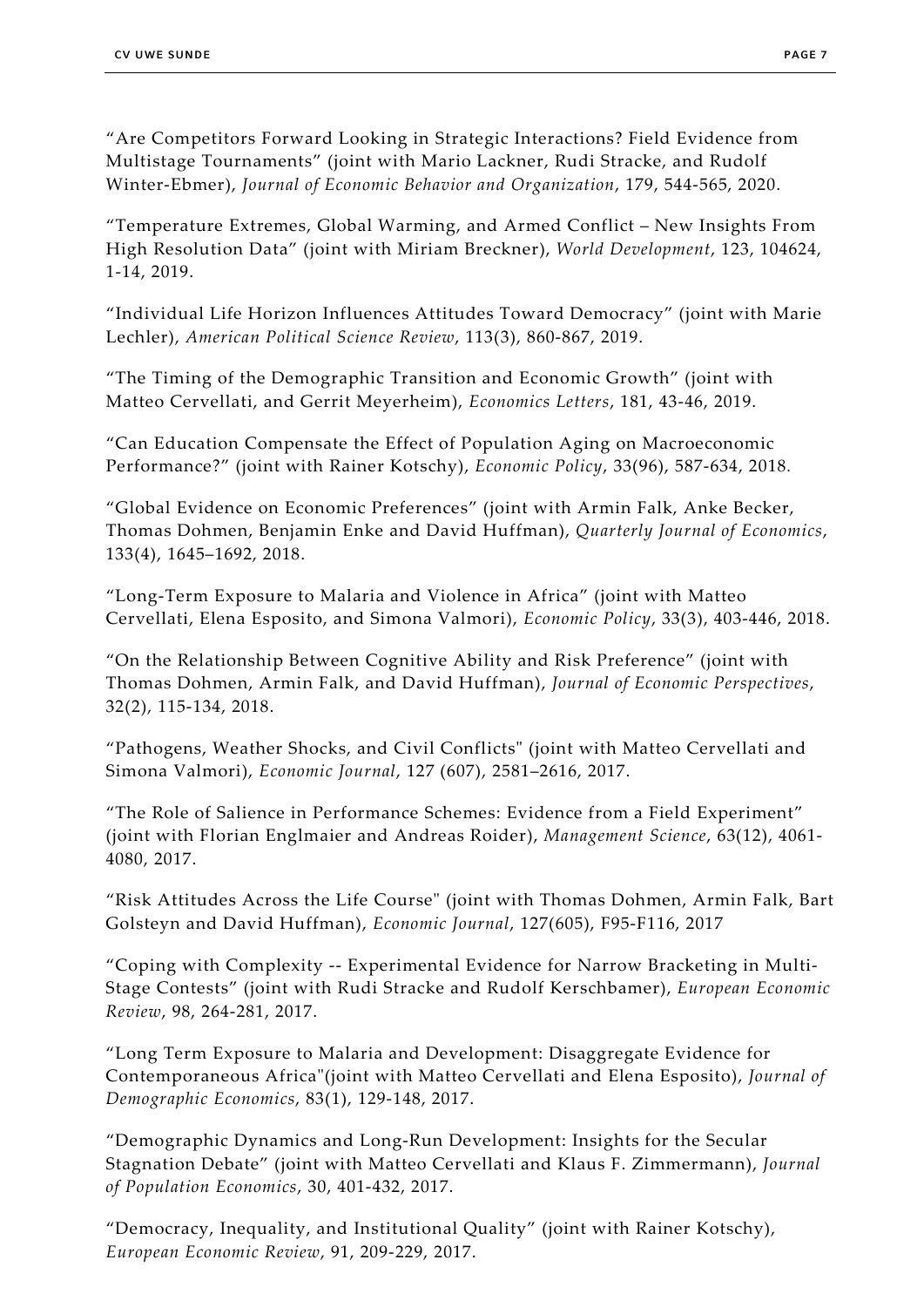"Resilience to Natural Disasters – Insurance Penetration, Institutions, and Disaster Types" (joint with Miriam Breckner, Florian Englmaier and Till Stowasser), *Economics Letters*, 148, 106-110, 2016.

"Critical Junctures and Economic Development: Evidence from the Adoption of Constitutions Among American Indian Nations" (joint with Randall Akee and Miriam Jorgensen), *Journal of Comparative Economics*, 43(4), 844-861, 2015.

"The Economic and Demographic Transition, Mortality, and Comparative Development" (joint with Matteo Cervellati), *American Economic Journal: Macroeconomics,* 7(3), 189-225, 2015.

"Human Capital and Growth: Specification Matters" (joint with Thomas Vischer), *Economica,* 82(326), 368-390, 2015.

"Incentives and Selection in Promotion Contests: Is It Possible to Kill Two Birds With One Stone?" (joint with Rudi Stracke, Wolfgang Höchtl, and Rudolf Kerschbamer), *Managerial and Decision Economics,* 36(5), 275-285, 2015.

"The Effect of Life Expectancy on Education and Population Dynamics" (joint with Matteo Cervellati), *Empirical Economics*, 48(4), 1445-1478, 2015.

"Democratizing for Peace? The Effect of Democratization on Civil Conflicts" (joint with Matteo Cervellati), *Oxford Economic Papers*, 66(3), 774-797, 2014.

"Income, Inequality, and the Stability of Democracy: Another Look at the Lipset Hypothesis" (joint with Florian Jung), *European Journal of Political Economy,* 35, 52-74, 2014.

"Optimal Prizes in Dynamic Elimination Contests: Theory and Experimental Evidence" (joint with Rudi Stracke, Wolfgang Höchtl, and Rudolf Kerschbamer), *Journal of Economic Behavior and Organization* 102, 43-58, 2014.

"Civil Conflict, Democratization, and Growth: Violent Democratization as Critical Juncture" (joint with Matteo Cervellati), *Scandinavian Journal of Economics*, 116(2), 482- 505, 2014.

"Violence During Democratization and the Quality of Democratic Institutions", (joint with Matteo Cervellati and Piergiuseppe Fortunato), *European Economic Review*, 66, 226-247, 2014*.*

"Income and Democracy: Comment" (joint with Matteo Cervellati, Florian Jung, and Thomas Vischer), *American Economic Review,* 104(2), 707-719, 2014.

"Life Expectancy, Schooling, and Lifetime Labor Supply: Theory and Evidence Revisited" (joint with Matteo Cervellati), *Econometrica* 81(5), 2055-2086, 2013.

"Health and Economic Development: Evidence from the Introduction of Public Health Care" (joint with Anthony Strittmatter), *Journal of Population Economics*, 26(4), 1549- 1584, 2013.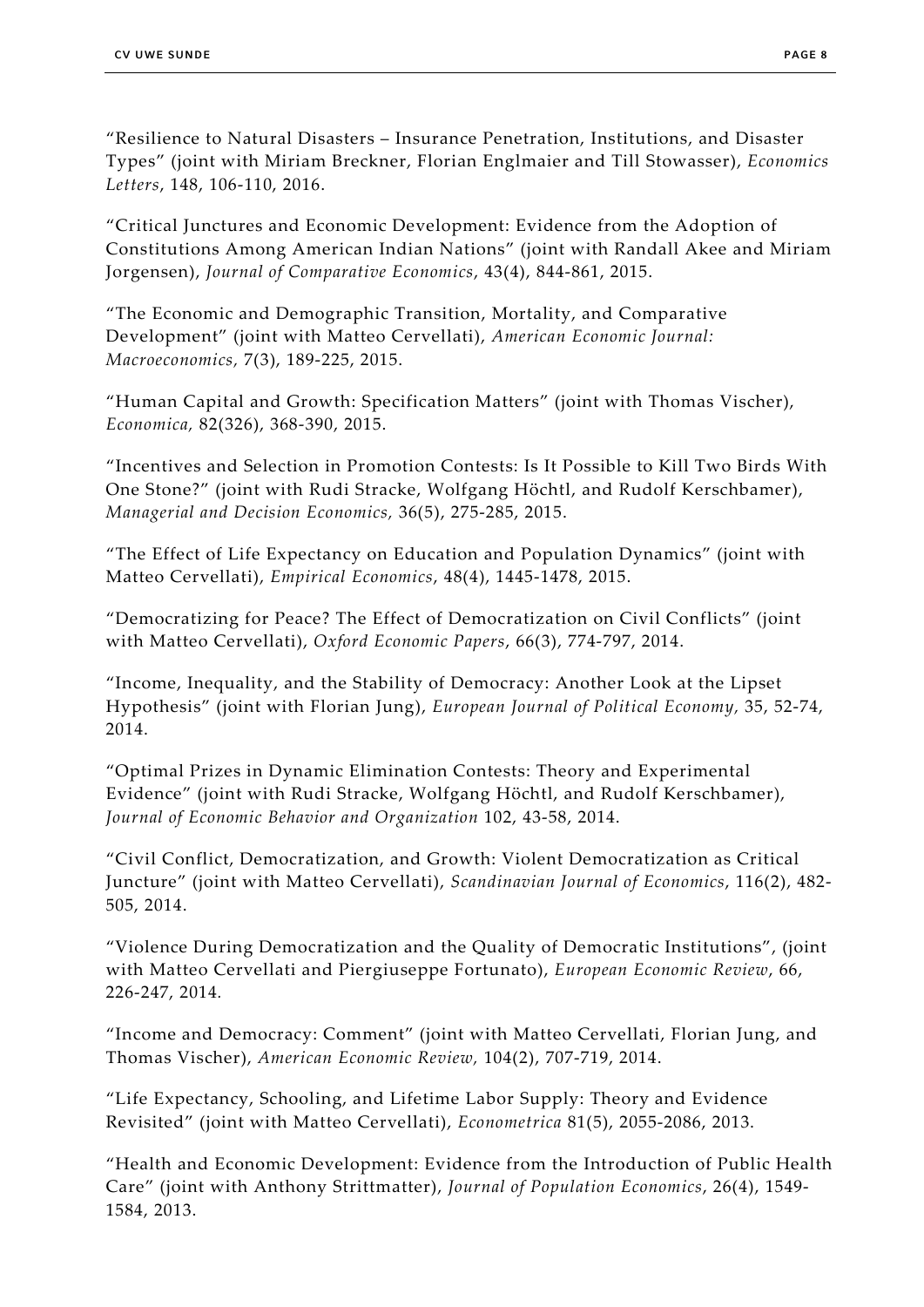"Validating an Ultra-Short Survey Measure of Patience" (joint with Thomas Vischer, Thomas Dohmen, Armin Falk, David Huffman, Jürgen Schupp and Gert G. Wagner), *Economics Letters*,120, 142-145, 2013*.*

"Consensual and Conflictual Democratization" (joint with Matteo Cervellati and Piergiuseppe Fortunato), *B.E. Journal of Theoretical Economics*,12(1) (Contributions), Article 33, 2012.

"The Distribution of Infectious Diseases and Extrinsic Mortality Across Countries" (joint with Matteo Cervellati and Simona Valmori), *Mathematical Population Studies* 19(2), 73-93, 2012.

"The Intergenerational Transmission of Risk and Trust Attitudes" (joint with Thomas Dohmen, Armin Falk, and David Huffman), *Review of Economic Studies* 79(2), 645-677, 2012.

"Central Bank Independence and Stock Market Returns in Emerging Economies" (joint with Thomas Förch), *Economics Letters*, 115, 77-80, 2012.

"Optimal Seedings in Elimination Tournaments" (joint with Christian Groh, Benny Moldovanu und Aner Sela), *Economic Theory*, 49(1), 59-80, 2012.

"Disease and Development: The Role of Life Expectancy Reconsidered" (joint with Matteo Cervellati), *Economics Letters* 113, 269-272, 2011.

"Individual Risk Attitudes: Measurement, Determinants and Behavioral Consequences" (joint with Thomas Dohmen, Armin Falk, David Huffman, Jürgen Schupp and Gerd Wagner), *Journal of the European Economic Association* 9(3), 522-550, 2011.

"Life Expectancy and Economic Growth: The Role of the Demographic Transition" (joint with Matteo Cervellati), *Journal of Economic Growth*, 16(2), 99-133, 2011.

"Relative versus Absolute Income, Joy of Winning, and Gender: Brain Imaging Evidence" (joint with Thomas Dohmen, Armin Falk, Klaus Fliessbach, and Bernd Weber), *Journal of Public Economics* 95, 3-4, 279-285, 2011.

"Are Risk Aversion and Impatience Related to Cognitive Ability?", (joint with Thomas Dohmen, Armin Falk, and David Huffman), *American Economic Review*, 100(3), 1238-1260, 2010.

"Direct Evidence on Risk Attitudes and Migration" (joint with David Jaeger, Holger Bonin, Thomas Dohmen, Armin Falk, and David Huffman), *Review of Economics and Statistics*, 92(3), 684-689, 2010.

"Collecting Genetic Samples in Population Wide (Panel) Surveys: Feasibility, Nonresponse, and Selectivity" (joint with Matthias Schonlau, Martin Reuter, Jürgen Schupp, Christian Montag, Bernd Weber, Thomas Dohmen, Nico A. Siegel, Gert G. Wagner and Armin Falk), *Survey Research Methods*, 4(2), 121-126, 2010.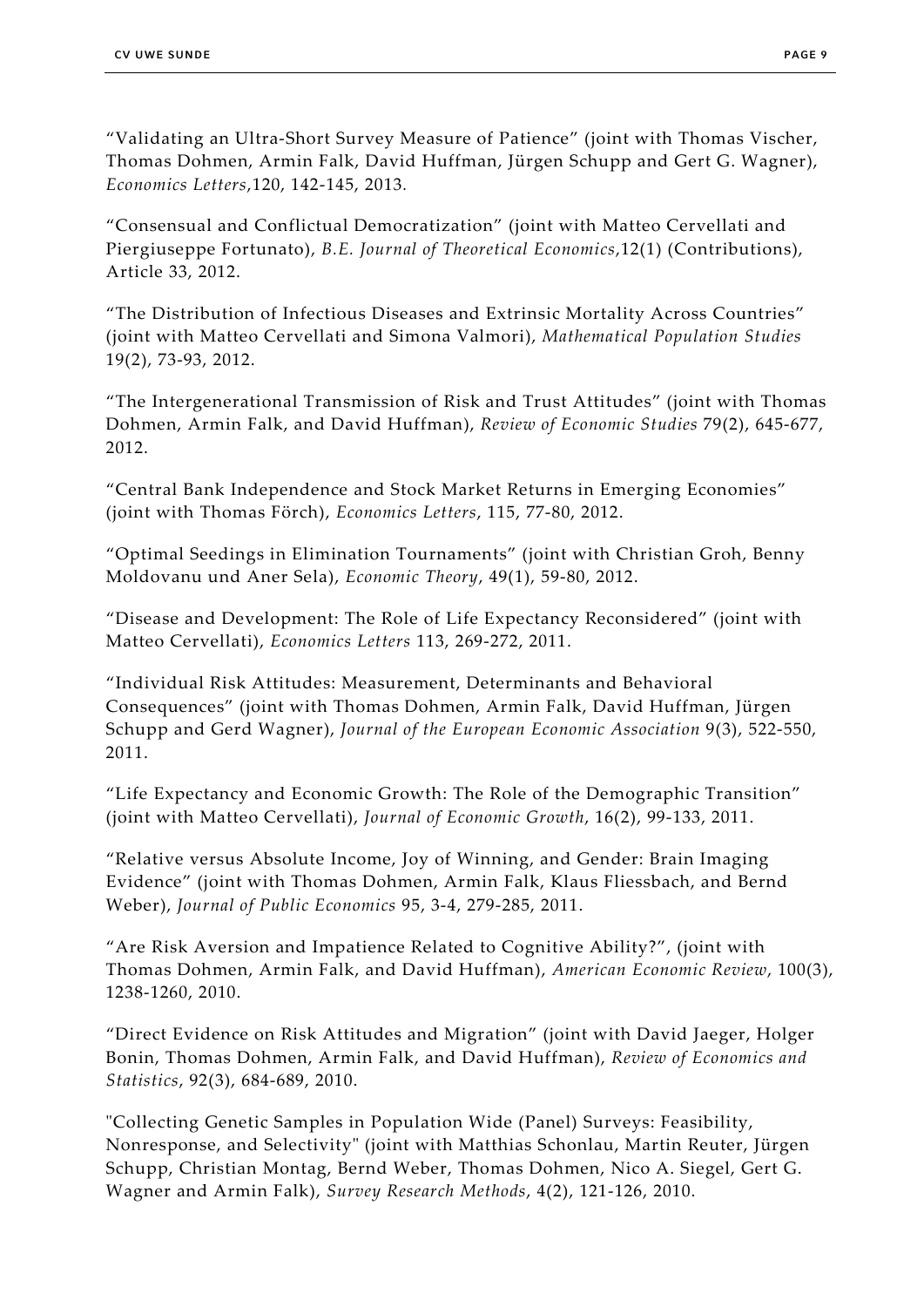"Biased Probability Judgment: Representative Evidence for Pervasiveness and Economic Consequences" (joint with Thomas Dohmen, Armin Falk, David Huffman, and Felix Marklein), *Journal of Economic Behavior and Organization* 72, 903-915, 2009.

"Heterogeneity and Performance in Tournaments: A Test for Incentive Effects using Professional Tennis Data", *Applied Economics*, 41(25), 3199-3208, 2009.

"Gender Differentials in Skill Use and Skill Formation in the Aftermath of Vocational Training" (joint with René Fahr), *Applied Economics Letters*, 16(9), 885-889, 2009.

"Did the Hartz Reforms Speed Up Job the Matching Process? A Macroeconomic Evaluation Using Empirical Matching Functions" (joint with René Fahr), *German Economic Review*, 10(3), 284-316, 2009.

"Homo Reciprocans: Survey Evidence on Behavioral Outcomes" (joint with Thomas Dohmen, Armin Falk, and David Huffman), *Economic Journal*, 119(535), 562-612, 2009.

"Hobbes to Rousseau: Inequality, Institutions and Development" (joint with Matteo Cervellati and Piergiuseppe Fortunato), *Economic Journal*, 118(531), 1354-1384, 2008.

"Are All Democracies Equally Good? The Role of Interactions Between Political Environment and Inequality for Rule of Law" (joint with Matteo Cervellati and Piergiuseppe Fortunato), *Economics Letters* 99(3), 552-556, 2008.

"Representative Trust and Reciprocity: Prevalence and Determinants" (joint with Thomas Dohmen, Armin Falk and David Huffman), *Economic Inquiry*, 46(1), 84-90, 2008.

"Human Capital Accumulation, Education, and Earnings Inequality", *Applied Economics Quarterly*, 54(1), 7-26, 2008.

"Real and Nominal Wage Rigidities and the Rate of Inflation: Evidence from West-German Micro-Data" (joint with Holger Bonin, Lorenz Goette, and Thomas Bauer), *Economic Journal*, 117, F508-F529, 2007.

"Wage Rigidity: Measurement, Causes and Consequences" (joint with Lorenz Goette and Thomas Bauer), *Economic Journal*, 117, F499-F507, 2007.

"Social Comparison Affects Reward-related Brain Activity in the Human Ventral Striatum" (joint with Klaus Fließbach, Bernd Weber, Peter Trautner, Thomas Dohmen, Christian E. Elger and Armin Falk), *Science*, 318, 1305-1308, 2007.

"Cross-Sectional Earnings Risk and Occupational Sorting: The Role of Risk Attitudes" (joint with Holger Bonin, Thomas Dohmen, Armin Falk, and David Huffman), *Labour Economics*, 14(6), 926-937, 2007.

"Empirical Matching Functions: Searchers, Vacancies and (Un-)Biased Elasticities", *Economica*, 74 (295), 537-560, 2007.

"Spatial Mobility and Competition for Jobs: Some Theory and Evidence for Western Germany" (joint with René Fahr), *Regional Science and Urban Economics*, 36, 803-825, 2006.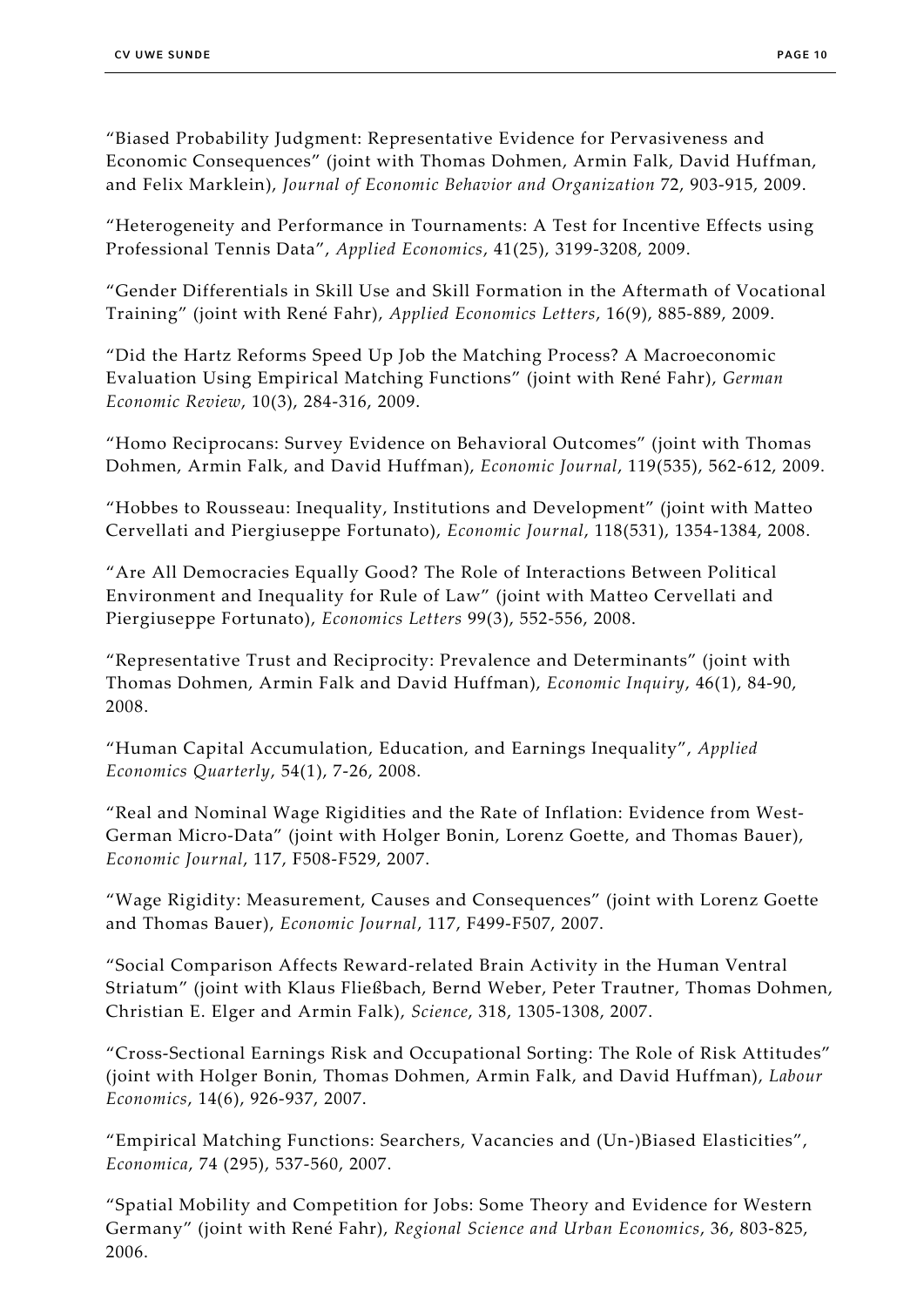"Wirtschaftliche Entwicklung und Demokratie: Ist Demokratie ein Wohlstandsmotor oder ein Wohlstandsprodukt?" ("Economic Development and Democracy: Is Democracy an Engine of Economic Development, or a Product of Economic Development?"), *Perspektiven der Wirtschaftspolitik*, 7(4), 471-499, 2006.

"Regional Dependencies in Job Creation: An Efficiency Analysis for Western Germany" (joint with René Fahr), *Applied Economics* 38 (10), 1193-1206, 2006.

"A Dynamic Theory of Endogenous Political Institutions" (joint with Matteo Cervellati and Piergiuseppe Fortunato), in: *Institutions, Development, and Economic Growth* (ed. by Theo Eicher and Cecilia Garcia-Peñalosa), MIT Press, Cambridge MA, ch. 8, 215-248, 2006.

"Human Capital Formation, Life Expectancy, and the Process of Development" (joint with Matteo Cervellati), *American Economic Review* 95(5), 1653-1672, 2005.

"Job and Vacancy Competition in Empirical Matching Functions" (joint with René Fahr), *Labour Economics* 12(6), 773-780, 2005.

"Occupational Job Creation: Patterns and Implications" (joint with René Fahr), *Oxford Economic Papers* 56(3), 407-436, 2004.

# **Non-refereed Publications and Publications to a Wider Audience (in reverse chronological order)**

"Land der Verdränger -- Politik und Wähler leugnen kollektiv die Fakten. ", in: *Frankfurter Allgemeine Zeitung*, 2. August 2021.

"Plebiszitäre Führerdemokratie'. Gedanken zu Karsten Fischers Beitrag", *CAS LMU Blog* [\(https://doi.org/10.5282/cas-blog/16\)](https://doi.org/10.5282/cas-blog/16), 2021.

"Does population aging erode democratic support?", in: *N-IUSSP Online News Magazine*, [\(https://www.niussp.org\)](https://www.niussp.org/), 23 November 2020.

"Droht der Demokratie der "perfekte Sturm"?", in: *Frankfurter Allgemeine Zeitung*, 26. October 2020.

"Ageing into risk aversion? Implications of population ageing for the willingness to take risks", (joint with Margaret McConnell), in: *Live Long and Prosper? The Economics of Ageing* Populations (D. Bloom ed.), *CEPR VoxEU eBook*, chapter 9, 2019.

"Investment in education can counter the economic impact of an older population", (joint with Rainer Kotschy), *LSE Business Review,* 2019,

(http://blogs.lse.ac.uk/businessreview/2018/05/15/investment-in-education-can-counter-the-economicimpact-of-an-older-population)

"Feature Interview with Dr. John Beard" (joint with David Bloom), *Journal of the Economics of Aging* 12, A1-A5, 2018.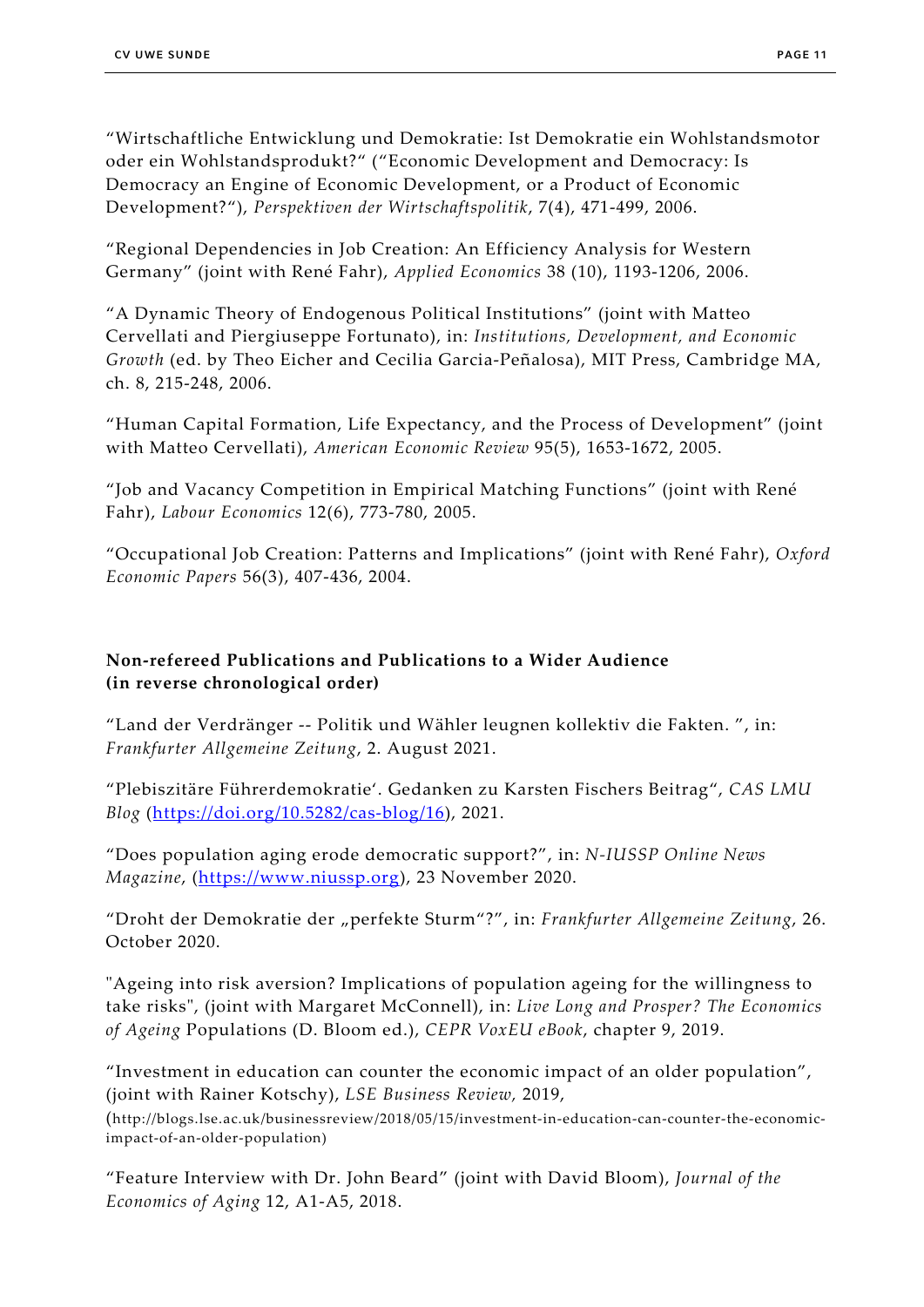"Identifying the effect of age on willingness to take risks", (joint with Thomas Dohmen, Armin Falk, Bart Golsteyn, and David Huffman), *VOX EU*, January 2018.

"Discussion: Firing costs and firm hiring: Evidence from an Italian reform" (by P. Sestito and E. Viviano)", *Economic Policy* 33(93), 124-126, January 2018.

"Discussion: On the economics and politics of refugee migration" (by C. Dustmann, F. Fasani, T. Frattini, L. Minale, and U. Schönberg)", *Economic Policy* 32(91), 535-538, July 2017.

"The Demographic Transition and Long-Term Development" (joint with Matteo Cervellati), in: M. Cervellati and U. Sunde (eds.): *Demographic Change and Long-Run Development*, MIT Press, 2017, ch. 1 and 12.

"Die Achillesferse der Demokratie", in: *Frankfurter Allgemeine Zeitung*, Nr. 55, 6. March 2017.

"Vom Anfang und Ende des Wirtschaftswachstums", in: *Frankfurter Allgemeine Zeitung*, Nr. 163, 15. July 2016.

"Aging and Preferences" (joint with Thomas Dohmen), *Journal of the Economics of Aging*, 7(1), 64-68, 2016.

"Health, Education, and Retirement Over the Prolonged Life Cycle: A Selective Survey of Current Research"(joint with Michael Kuhn and Alexia Prskawetz), in: Michael Kuhn, Alexia Prskawetz and Uwe Sunde (eds.) *Vienna Yearbook of Population Research 2015: Health, Education, and Retirement over the Prolonged Life Cycle*, Vienna Institute for Demography, Austrian Academy of Sciences, ch. 1, 1-22, 2016.

"Elemente des langfristigen Planungsprozesses: Eine konzeptionelle Übersicht", in: Georg Kamp (ed.)*Langfristiges Planen: Zur Bedeutung kognitiver und sozialer Ressourcen für nachhaltiges Handeln*, ch. 3, Springer, Berlin, 2016.

"Roots and Fruits of Democracy: Natural Resources, Income Distribution and Social Violence" (joint with Matteo Cervellati and Piergiuseppe Fortunato), in: *World Economic Review*, 4, 27-42, 2015.

"Comment on Kochar "Intergenerational co-residence and schooling", in: *Journal of the Economics of Aging*, 4, 24-25, 2014.

"Humankapital als zentraler Wirtschaftsfaktor", in: *Wirtschaftspolitische Blätter*, 59. Jahrgang, 1/2012, 93-105, 2012.

"Planung, Selbstkontrolle und Ungeduld", in: *Spektrum der Wissenschaft*, 1/2012, 28-33, 2012.

"Beyond Balanced Growth: The Effect of Human Capital on Economic Growth Reconsidered", (joint with Thomas Vischer), in: E. Friedrich, G. Mennillo and T. Schlenzig (eds.), *Balanced Growth: Finding Strategies for Sustainable Development*, Springer, 2012.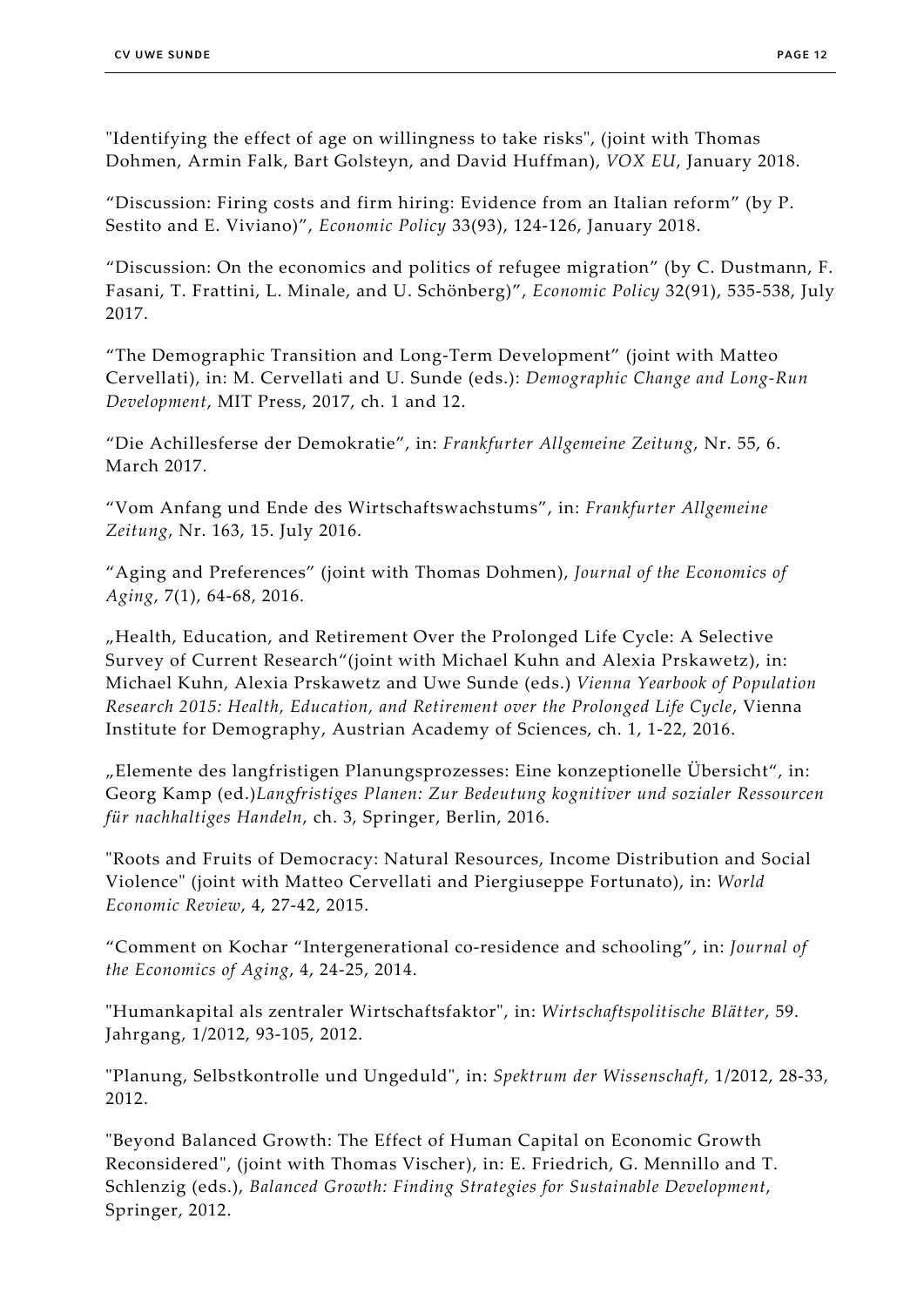"Demokratie und wirtschaftliche Ungleichheit", (joint with Florian Jung), *Ökonomenstimme*, 5 August 2011.

"Demokratie ist keine Einbahnstrasse", *HSG Blatt* 2-2011, 4 April 2011.

"Violence, Democratization and Civil Liberties: The Arab Awakening in Light of the Experiences of the `Third Wave' of Democratization", (joint with Matteo Cervellati and Piergiuseppe Fortunato), VOX EU, 26 March 2011.

"Trügerische Hoffnung auf Demokratie", *St.Galler Tagblatt* 5. February 2011.

"The Intergenerational Transmission of Attitudes", (joint with Thomas Dohmen, Armin Falk, and David Huffman), *Journal of Institutional Economics, CESifo DICE Report*, 1/2009, 8-12, 2009.

"Kontrolliert und Repräsentativ: Beispiele zur Komplementarität von Labor- und Felddaten", (joint with Thomas Dohmen and Armin Falk), *Perspektiven der Wirtschaftspolitik*, 10, 54-74, 2009.

"Social Planning with Partial Knowledge of Social Interactions: Comment on Charles Manski", *Journal of Institutional and Theoretical Economics*, 165, 164-169, 2009.

"The Intergenerational Transmission of Risk and Trust Attitudes", (joint with Thomas Dohmen, Armin Falk, and David Huffman), VOX EU, July 2008.

"Was heißt 'nachhaltige Lohnentwicklung'?", *Personalwirtschaft*, 32(11), 2005.

"Die wahren Kosten der Frühverrentung", *Personalwirtschaft*, 32(2), 2005.

"Wie sollte eine reformierte Arbeitslosenversicherung aussehen?", *Personalwirtschaft*, 31(7), 2004.

"Friktionen auf dem Arbeitsmarkt: Zur empirischen Relevanz von Matching-Funktionen" (joint with René Fahr and Klaus F. Zimmermann), *WiSt, Wirtschaftswissenschaftliches Studium,* 31(3), 2002, p. 118-123.

"Arbeitsnachfrage für Geringqualifizierte" (joint with Anja Thalmeier and Klaus F. Zimmermann), *Wirtschaftsdienst* 79(12), S. 723-729, 1999.

## **Book**

*Aggregate Returns to Individual Decisions: Education, Development, and Search*, Peter Lang, Frankfurt am Main, 2003

## **Edited Books and Collected Volumes**

*Routledge Handbook of the Economics of Aging* (joint with David E. Bloom and Alfonso Sousa-Poza), forthcoming 2022.

*Demographic Change and Long-Run Development* (joint with Matteo Cervellati), MIT Press, Cambridge, Mass., 2017.